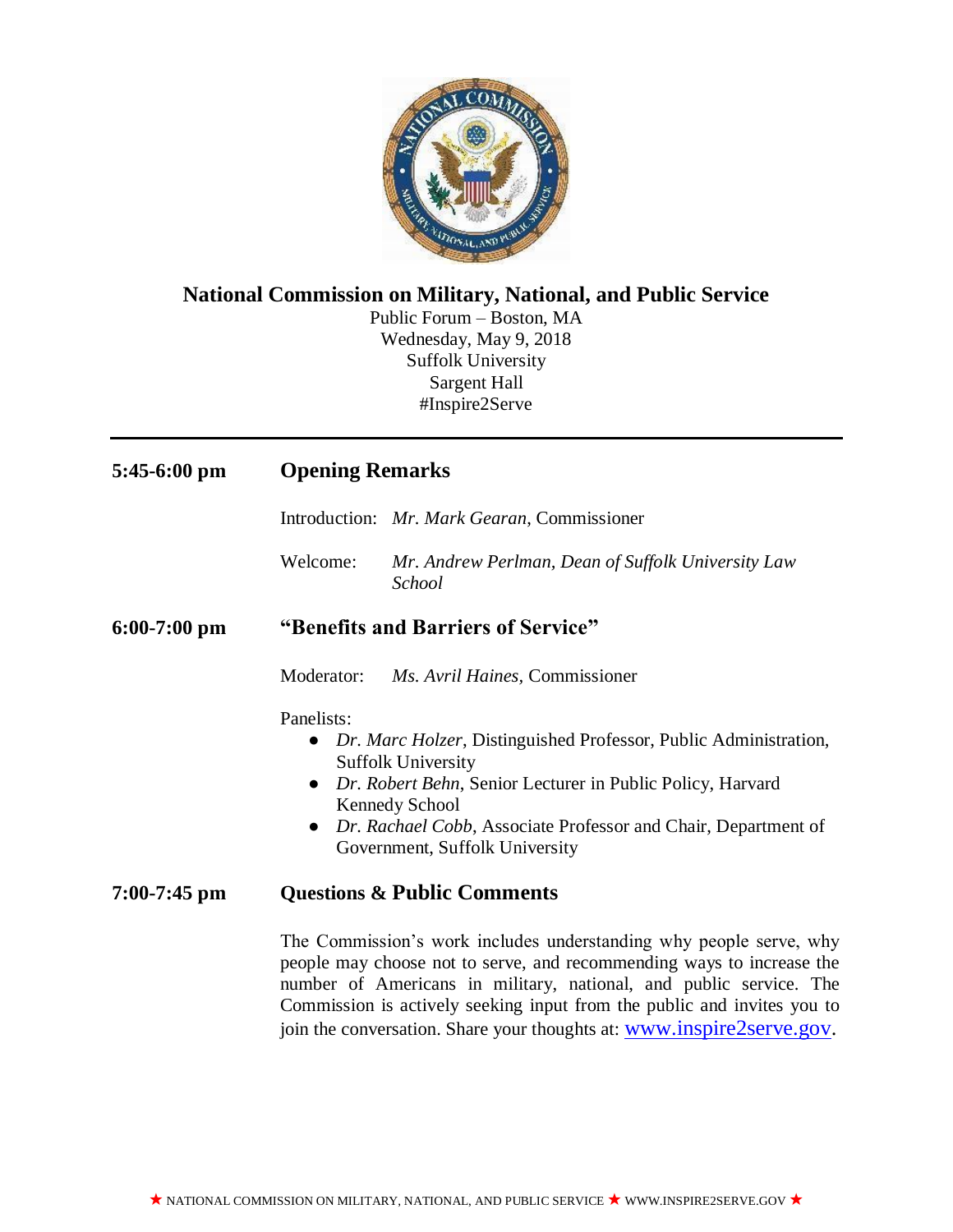

### **Andrew Perlman***, Dean of the Suffolk University Law School*

Dean Andrew Perlman is a nationally recognized voice on the future of legal education and law practice. Dean Perlman was the chief reporter of the American Bar Association's Commission on Ethics 20/20 and also served as the vice chair of the ABA Commission on the Future of Legal Services. Most recently, he was appointed by the president of the American Bar Association to serve as the chair of the governing council of the ABA's new Center for Innovation. Dean Perlman was the founding director of Suffolk's Institute on Law Practice Technology and Innovation as well as the related Legal Technology and Innovation Concentration. Dean Perlman has written numerous articles on professional responsibility that have appeared in some of the nation's leading law reviews. He regularly speaks about professional responsibility and the future of legal services at academic conferences, bar association programs, and local and international law firms. Prior to entering academia, Dean Perlman clerked for a federal district court judge in Chicago and practiced as a litigator there. He is an honors graduate of Yale College and Harvard Law School, and he received his LL.M from Columbia Law School.





## **Dr. Marc Holzer***, Distinguished Professor of Public Administration at Suffolk University*

Former founding dean of the School of Public Affairs and Administration at Rutgers University, Dr. Holzer is a prominent international leader in the field of public administration, and has been recognized by many international public management leadership organizations including the Chinese Public Administration Society, the Korean Association for Public Administration, the European Group on Public Administration and the United Nations. Dr. Holzer is a past president of the American Society for Public Administration (ASPA), and founded the Northeast Conference on Public Administration and the ASPA's Sections on Korea, China and Humanities/Arts. He is a fellow of the National Academy of Public Administration and of the World Academy of Productivity Science, and has been recognized with over 20 national and international awards for his contributions in the field of research, teaching and service. He is a worldrenowned author and lecturer, and currently chairs the ASPA Endowment supporting education in strong, effective and ethical public governance.

## **Dr. Rachael Cobb**, *Associate Professor and Chair at Department of Government at Suffolk University*

Rachael V. Cobb, Ph.D. is Chair and Associate Professor of Government at Suffolk University. Cobb specializes in U.S. elections, election administration, electoral politics, civic engagement, and political participation. In 2006, with a grant from the United States Election Assistance Commission, Cobb established the University Pollworkers Project, a nonpartisan program designed to recruit college students as poll workers. More than 1,000 students from the Greater Boston area have received training and worked as poll workers as part of this program. In 2008, Professor Cobb served as co-principal investigator on the Boston Area Colleges Exit Poll, in collaboration with D. James Greiner (Harvard Law School) and Kevin Quinn (Harvard University Government Department). In 2016, she and colleague Brian Conley (Suffolk University Government Department) co-founded Suffolk University Campaign Lab, a non-partisan program designed to help people learn how to manage and run political campaigns and issue-based campaigns. Her work as appeared in the Quarterly Journal of Political Science and Studies in American Political Development. Professor Cobb serves on the board of MassVOTE, iVote, the Boston Election Advisory Committee, and the Cambridge Homes. She is a regular contributor to the SCRUM on NPR's Morning Edition on WGBH. She received her Ph.D. from the Massachusetts Institute of Technology and her AB from Bryn Mawr College.





#### **Dr. Robert Behn**, *Senior Lecturer in Public Policy at Harvard Kennedy School*

Robert D. Behn, a lecturer at Harvard University's John F. Kennedy School of Government, is the faculty chair of the School's executive-education program on "Driving Government Performance: Leadership Strategies that Produce Results." He focuses his research and teaching on the leadership challenge of improving the performance of government jurisdictions and public agencies Bob earned a B.S. in physics from Worcester Polytechnic Institute and a Ph.D. in applied mathematics from Harvard. He served on the staff of Massachusetts Governor Francis W. Sargent, as a scholar in residence with the Council for Excellence in Government, and on the faculty of the Harvard Business School and of Duke University's Terry Sanford Institute of Public Policy, where he was director of its Governors Center.For over three decades, Bob has taught numerous executive-education programs at Duke and Harvard and conducted executive-education seminars for public agencies in half the states. He has led sessions at retreats for gubernatorial staff and cabinets in Delaware, Maryland, Missouri, New Mexico, Pennsylvania, South Dakota, and

Washington.Bob has conducted executive seminars on six continents. Bob grew up a fan of the Brooklyn Dodgers. At the end of the 1967 season, however, he went to Fenway Park for the Boston Red Sox' last game.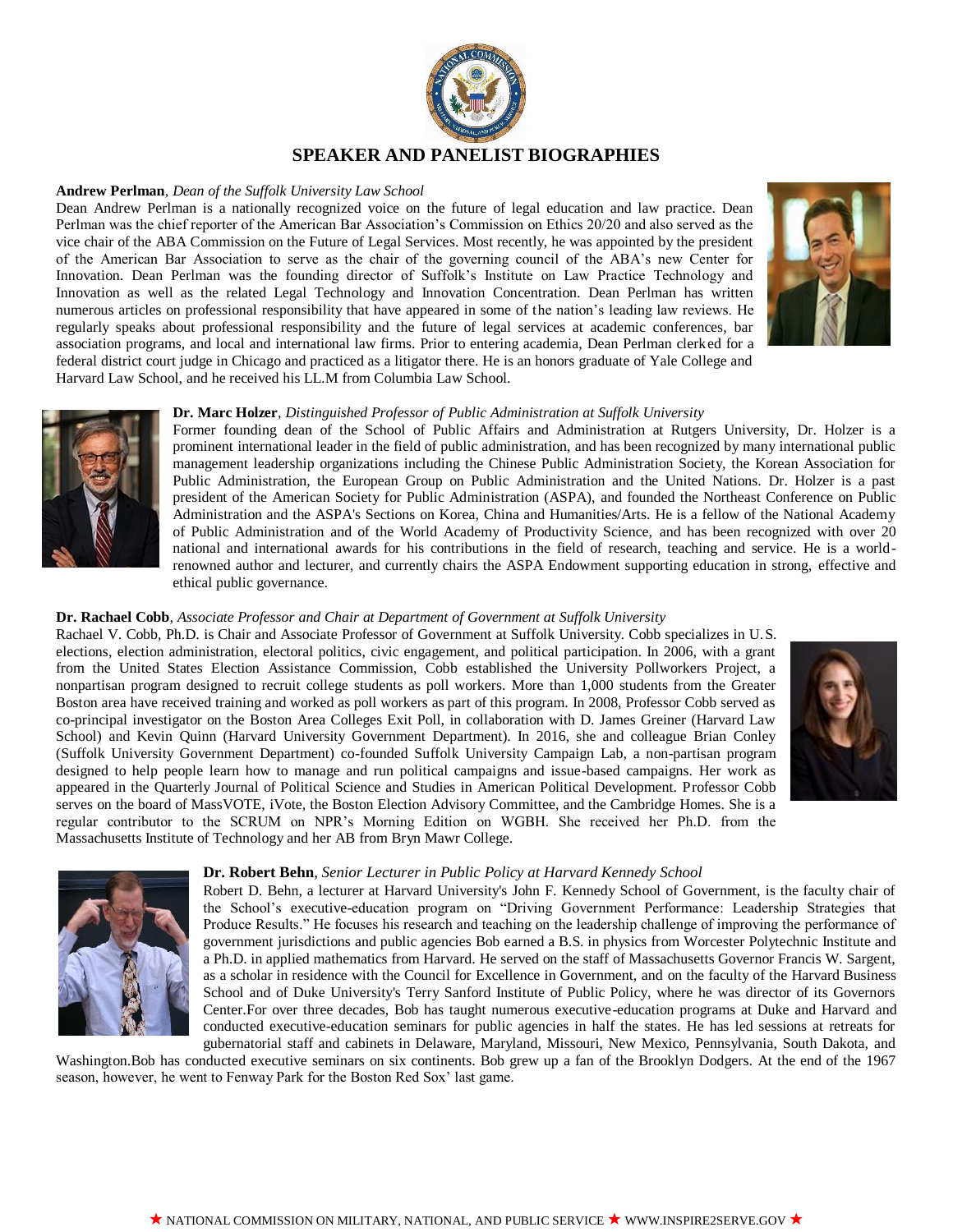

**Joseph Heck, Chairman,** served three terms in the U.S. House of Representatives, representing the 3rd District of Nevada from 2011 to 2017. During that time, he was a member of the Armed Services Committee, where he chaired the subcommittee on Military Personnel; the Permanent Select Committee on Intelligence; and the Committee on Education and the Workforce. From 2004 to 2008, Dr. Heck served in the Nevada State Senate. A graduate of The Pennsylvania State University with a degree in health education, he received his medical degree from the Phil adelphia College of Osteopathic Medicine, and completed his Emergency Medicine Residency at Albert Einstein Medical Center in Philadelphia. He is a fellow of both the American College of Osteopathic Emergency Physicians and the American College of Emergency Physicians. An active member of the United States Army Reserve, Dr. Heck holds the rank of Brigadier General and is currently assigned as the Deputy Joint Staff Surgeon, Office of the Chairman – The Joint Chiefs of Staff. Dr. Heck also currently serves as President of RedRock Government Relations, where he oversees a team that provides insightful and innovative strategic guidance to help clients achieve their public policy goals.





**Mark Gearan, Vice Chair for National and Public Service,** is the Director of the Institute of Politics, Harvard Kennedy School and Special Advisor for Public Service Initiatives at Harvard College. From 1999 to 2017, Mr. Gearan served as President of Hobart and William Smith Colleges. In 1995, Mr. Gearan was appointed by the President to serve as the Director of the Peace Corps. Previously, he served in the White House as Assistant to the President, Director of Communications, and Deputy Chief of Staff. Mr. Gearan was an appointee of the Bipartisan Policy Center's Commission on Political Reform, which focused on developing policy recommendations to encourage greater public service, amongst other things. He was a former member of the White House Council for Community Solutions, a group of cross-sector leaders appointed to recommend collaborative solutions to increase civic engagement, and has served on numerous boards. He is the co-chair of the National Advisory Board on Public Service at Harvard College. He earned his bachelor's degree in government *cum laude* from Harvard University, his law

degree from Georgetown University, and he is the recipient of 13 honorary degrees.

**Debra Wada, Vice Chair for Military Service,** was appointed in 2014 to the position of Assistant Secretary of Manpower and Reserve Affairs for the U.S. Army. In that position, she was responsible for all personnel, training, and readiness of the Army. Prior to her appointment, she worked on the U.S. House Armed Services Committee with responsibility for military personnel policy. She also worked for Senator Daniel K. Akaka. Originally from Hawaii, Ms. Wada graduated from Drake University in Iowa with a degree in economics and political science, and also attended the Naval War College.





**Edward Allard III** served most recently as the Deputy Director and Chief Operating Officer of the Selective Service System from April 2010 to January 2017, where he chaired improvement projects to ensure effective and efficient Agency operations. He had previously served in the Clinton Administration, as the Director of the Performance Excellence Office in the Energy Department and as an adviser to the Secretary of Defense. He served in the U.S. Marine Corps for more than 10 years, resigning as a Captain in 1973. For over 25 years, Mr. Allard was the President and CEO of Allard & Associates, a management consulting firm, which provided management and performance improvement consultations nationally and internationally. He also worked with several nonprofit organizations, including as the President of the Roybal Foundation, which provides scholarships to health care students for work in low-income communities; as Vice-President of the Los Angeles Area Chamber of Commerce; and various positions with the United

Way of America. Mr. Allard received a Master of Business Administration from the University of Miami in 1984.

**Steven Barney** served as the General Counsel to the Committee on Armed Services in the U.S. Senate, supporting 26 elected U.S. Senators comprising the full committee and six subcommittees to plan, develop, draft, and assure Congressional passage of the annual National Defense Authorization Act. He was the lead professional staff member responsible for defense personnel programs, including support for the active force of over 1.3 million servicemembers. Mr. Barney also served for over 22 years in the Judge Advocate General's Corps of the U.S. Navy, leading military and civilian legal professionals and staff at sea and ashore. During that service, he worked as the Inspector General of the Naval Legal Service Command, was the Fleet Judge Advocate for the U.S. Fleet Forces Command in Norfolk and the U.S. Seventh Fleet in Japan. He retired in the grade of Captain in 2013. He received his law degree from Suffolk University Law School and his bachelor's degree from Saint Michael's College.